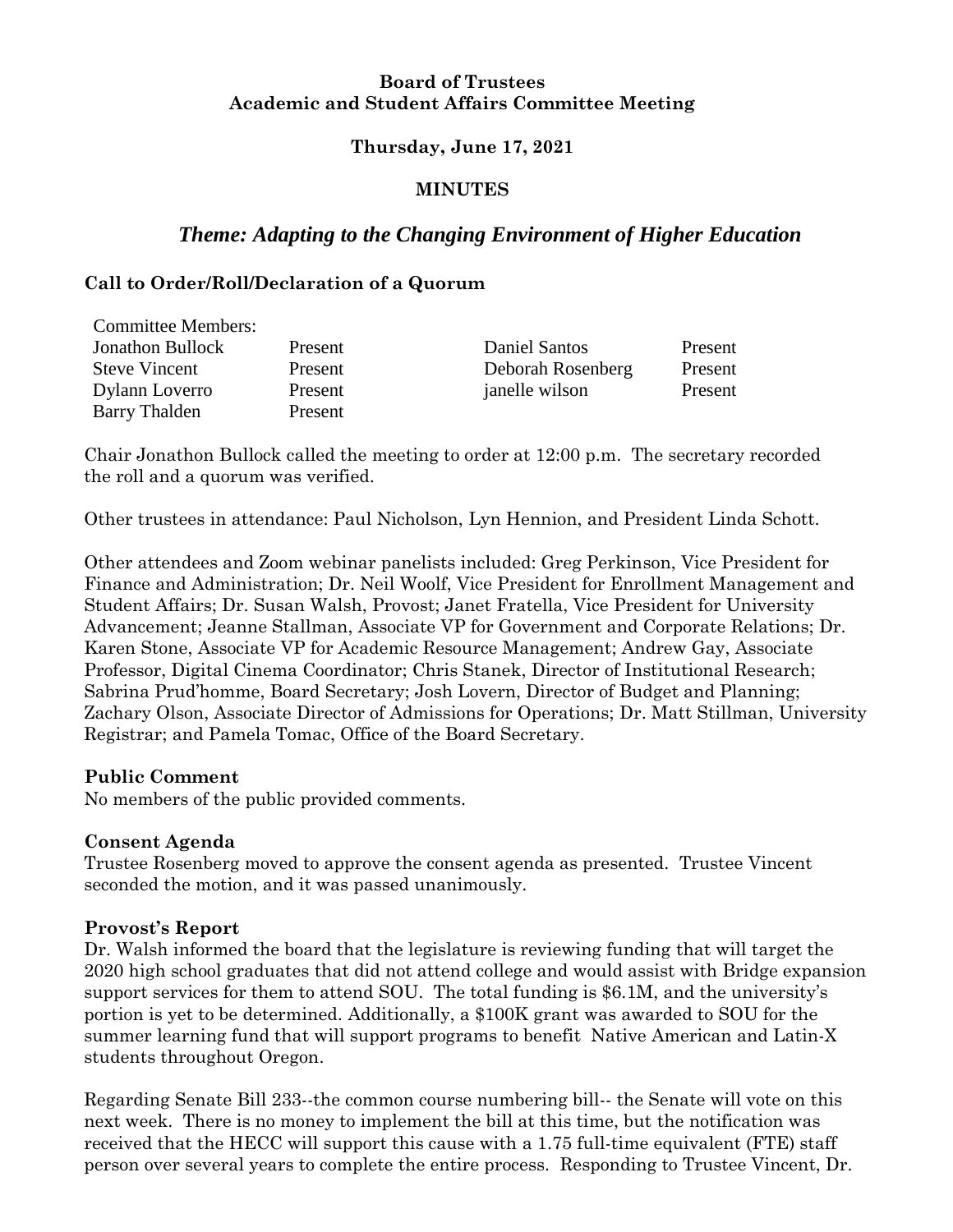Walsh said the legislature has mandated HECCs support and universities have been working to help shape the bill.

In partnership with RCC, SOU has received an adult promise completion grant for \$50K from the State Higher Education Officer Association (SHEOA). This grant will help reengage adult learners and continue to enhance their skillsets.

## **Vice President's Report**

Dr. Woolf provided updates in several areas: The E-sports team finished the season with a 4-2 record; SOU commencement was a successful; there were 1174 applications for graduation, 16 less than in 2020; masters' programs saw a 20 percent improvement in graduates; the Raider Mentor Program has 18 new mentors recruited for fall term; the student health and wellness center (SHWC) administered vaccinations to 116 employees and 403 students. He also reported that the Ashland and Medford School districts have created an enhanced summer experience offered to approximately 900 high school students; SOU will be giving campus tours and using the recreation center for some activities, affording a recruitment opportunity.

Nationally, the trend for university enrollment is down. While the overall enrollment is lower for SOU for fall, the number of in-state freshmen are up 6.5 percent. Non-controllable factors contributing to decreased enrollment were the fires, a lower graduate pool from local high schools, and a travel hiatus of the admission team. Regional factors include California's additional investment in higher education, Oregon's "big three" admitting more students, and the travel ban nationwide. Responding to Chair Bullock, Dr. Woolf said the electronic means of recruitment were a good pandemic practices that would be maintained going forward. Zac Olson added that students, prospective students and their families missed the campus setting.

Responding to Vice Chair Santos's question about headcount, Dr. Woolf said computing this depends on of timing as to when the numbers are posted on the dashboard from the end of term versus to the count of 15 weeks from the start of term.

# **Action, Information and Discussion Items**

Curriculum Update

## *Documentary Production Certificate*

Continuing the strategy of expanding certificate offerings, Andrew Gay said the documentary production certificate has been under consideration for some time. Students enrolled in other programs who were interested in making documentaries would take digital cinema classes to accomplish that goal. As this repeatedly happened, there was no way to recognize the achievements of those students, so this interdisciplinary certificate was created. Mr. Gay reviewed the proposal for the new certificate, as presented in the materials, and said it can also attract non-traditional, non-degree-seeking students in the community as well.

Trustee Rosenberg moved to approve the new certificate program in documentary production as presented. Trustee wilson seconded the motion, and it passed unanimously.

## Academic Program Planning Toolkit

Dr. Walsh said it will be helpful to review the academic program planning process in preparation for fall when the committee will discuss Academic Performance Solutions.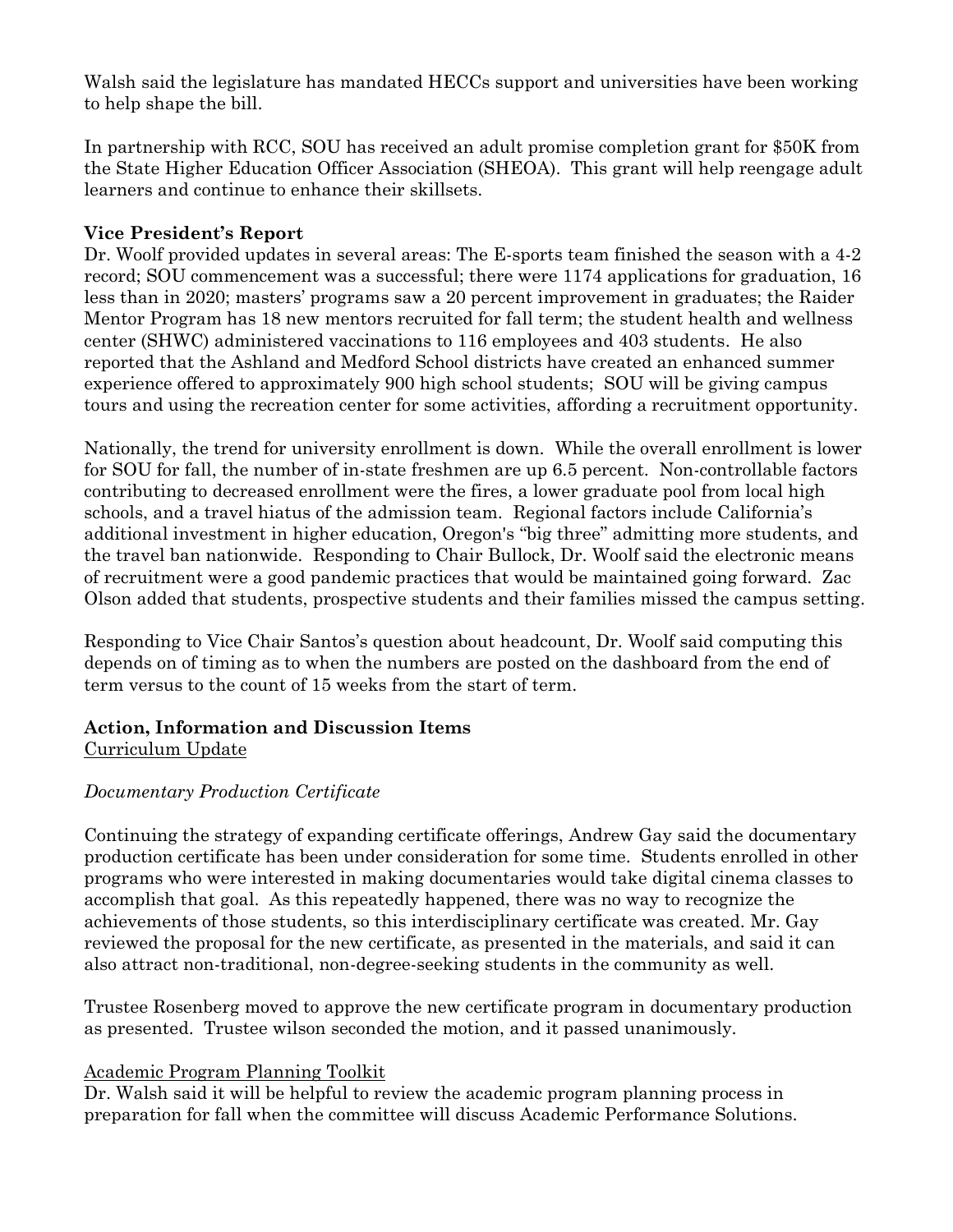The process is reviewed in three ways, it is not a linear process but an iterative one. The first section is Projecting and includes market analysis, enrollment council, curriculum committee, and other approval steps that happen over time. The second section, Retrospective, is a shortterm (annual) monitoring solution, which is more sophisticated in academic planning, developing course offerings, utilizing both internal data and external data, and thereby allowing department heads to make informed decisions. The Reflective third section is program review. A third of the programs are up for review every year, so in a three-year cycle, 100 percent of the programs have undergone the comprehensive review process. Finally, there's an aspirational look into the next three-years of what the program could accomplish if more resources were available or changes were made in the curriculum.

Responding to Trustee Rosenberg, Dr. Karen Stone said the difference between this and current processes, is that APS provides both data and the visualizations in a way that is digestible for chairs' access and allows benchmarking that is not otherwise available. Mr. Stanek added that APS is not performing the work for SOU, rather the administration provides a five-year data lookback which ABS produces into an interactive front end that permits a different visualization outlook than currently offered in I-reports or elsewhere.

Board Chair Nicholson wondered how the equity lens was employed as these various decisions were made. Dr. Walsh said that these are the most established tools but not all of the tools have been employed. A lot of equity reporting is accomplished by the assessment report summary or the academic program review, where data around EDI and underrepresented student reporting are found. Mr. Stanek added that APS is centered more on efficiencies, connecting financial cost data with headcount and semester credit hour data and that Ireports is more robust for equity purposes. Dr. Karen Stone added thinking of EDI is not a linear process. Faculty hiring, the curricular process, identity programs such as ethnic and racial studies, and the academic program review process of looking at areas of growth and importance from a global standpoint are where equity considerations are measured and that the EAB companion software, Navigate, provides a lot of opportunities for equity analysis.

Dr. Neil Woolf expanded further that APS reviews program performance while student performance is handled through Navigate. He said these programs overlay and intertwine with each other in a complex way and the general education update will provide further emphasis on equity concerning the curriculum that is being developed. The effect of bottleneck courses on underrepresented students as provided by APS, helps push focus on the course and the student, looking at possible equity or access issues to addressed.

## General Education (GenEd) Task Force – Progress Update

Chair Bullock said the board has been hearing about progress under Strategic Direction I of the Strategic Plan—transforming curriculum—and the committee will get a better sense of what that means for SOU. Mr. Gay and Dr. Brie Paddock have been co-chairing The GenEd Task Force presented an overview.

The goals of GenEd transformation are to 1) apply strategic directions I and IV; 2) reduce GenEd credit requirements; 3) make GenEd learning goals and requirements more transparent and purposeful for students; 4) make the GenEd model more attractive to prospective students; and 5) accomplish all of the above while ensuring maximum transferability of credits.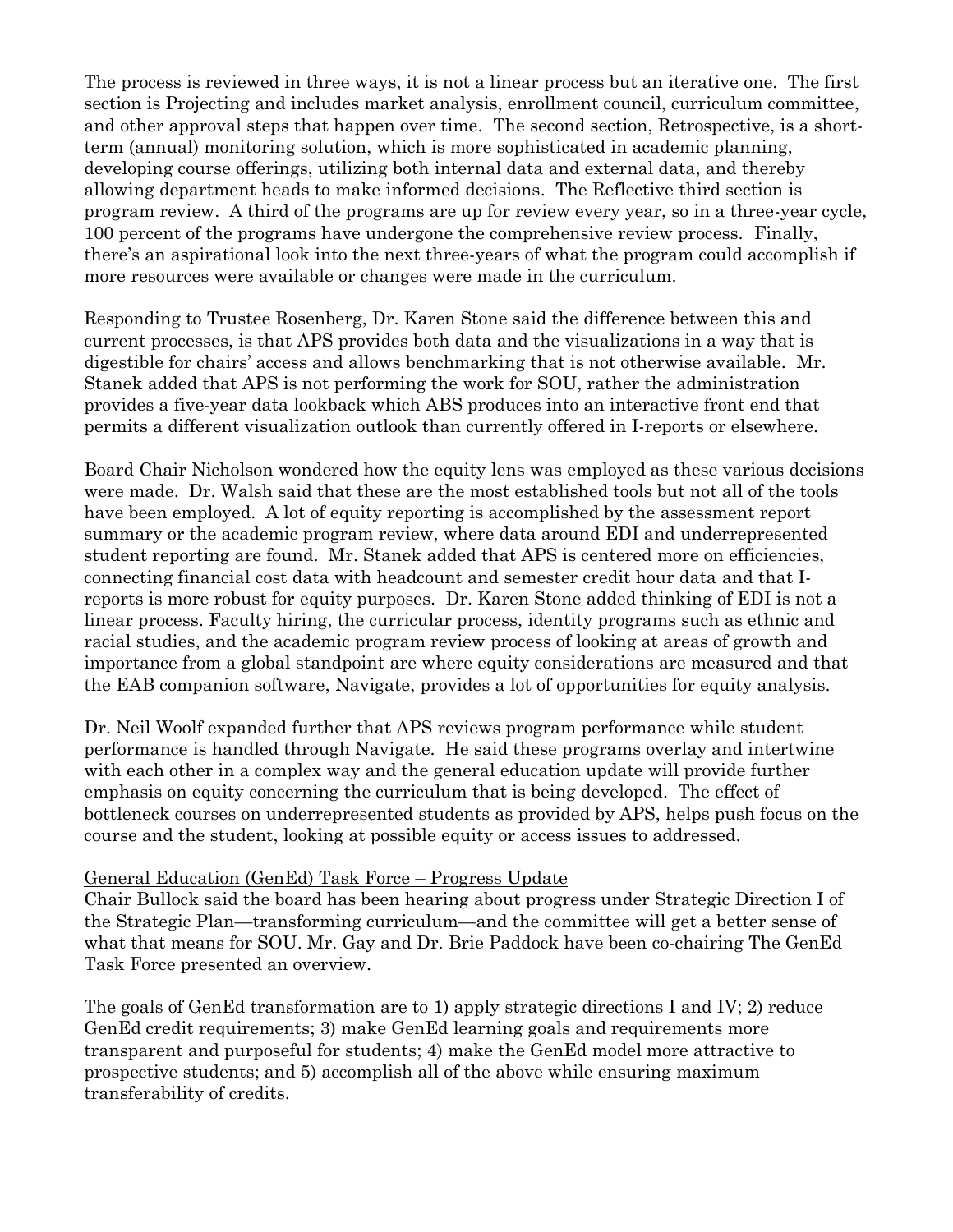On June 7, Faculty Senate approved several GenEd transformations including an online portfolio where students develop their own goals and values through their engagement with the curriculum; six skill-based capacities; as streamlined learning outcomes; broad parameters that will allow implementation by reviewing and approving new courses; and implementation benchmarks and procedures. What is left to decide starting in the fall are: the exact number of courses or credits required in the new GenEd; how flexibly students can meet GenEd credit requirements; and if the GenEd portfolio will have a culminating portfolio completion course.

Discussed next was the transition from disciplinary "strands" to skill-based capacities, showing current university studies have 64 credits based on 10 disciplinary strands and the new GenEd will have no more than 48 credits in six skill-based core capacities: purposeful living; communication and expression; numerical literacy; inquiry and analysis; creativity and innovation; equity, diversity, and inclusion. Dr. Woolf added that this model is unique and exciting and makes the recruitment job easier.

The Approved Model Parameters are 1)a 12-credit first-year-experience in which students develop their foundational writing, presentation, and critical thinking skills while also beginning their GenEd portfolio; 2) all students take lower-division classes in each of the aforementioned core capacities; 3) all students take required upper-division classes in equity, diversity, and inclusion; and 4) all students take eight upper-division credits of their choice from the remaining capacities.

By mid-fall, Faculty Senate is expected to settle on final model parameters, in winter they will check course approvals benchmarks and if set, the new GenEd goes live in the fall of 2022.

President Schott thanked the committee and everyone who worked on these revisions despite the pandemic. She praised Mr. Gay for negotiating the politics of this work as general education revisions are the most controversial item a faculty can undertake.

Mr. Gay said the task force met weekly for two hours every Friday for two years, sometimes more. Dr. Walsh added that this work did not occur in a vacuum, Faculty Senate, surveys, and meeting invites went out to multiple folks, including students. Dr. Walsh thanked the committee for the communication work that provided exposure to the work of the task force.

## Programs and Strategies for Adult Learners

Dr. Woolf described the adult learning market who are 25 years of age or older, of which 38 percent are undergraduates, 25 percent are raising children, almost 60 percent are working, and they total about half of the enrolled students nationally. These adult learners' top priority is to find programs that are relevant to their careers. The top concern is taking on too much debt and other obstacles of rigid class schedules and childcare exist.

A toolkit for successful adult learner programs has been developed and at SOU, these learners are being channeled through Miranda Stiles, an admissions counselor since their enrollment process differs. Additionally, RCC and SOU have a new partnership offering a "promise" program with free tuition for adult learners. They are working on a website for adult learners.

Responding to Board Chair Nicholson, Dr. Woolf stated that the SSCM gives full credit for returning students which usually occurs when a student transfers within Oregon. Dr. Matt Stillman added that as long as the students are Oregon residents, the SSCM would be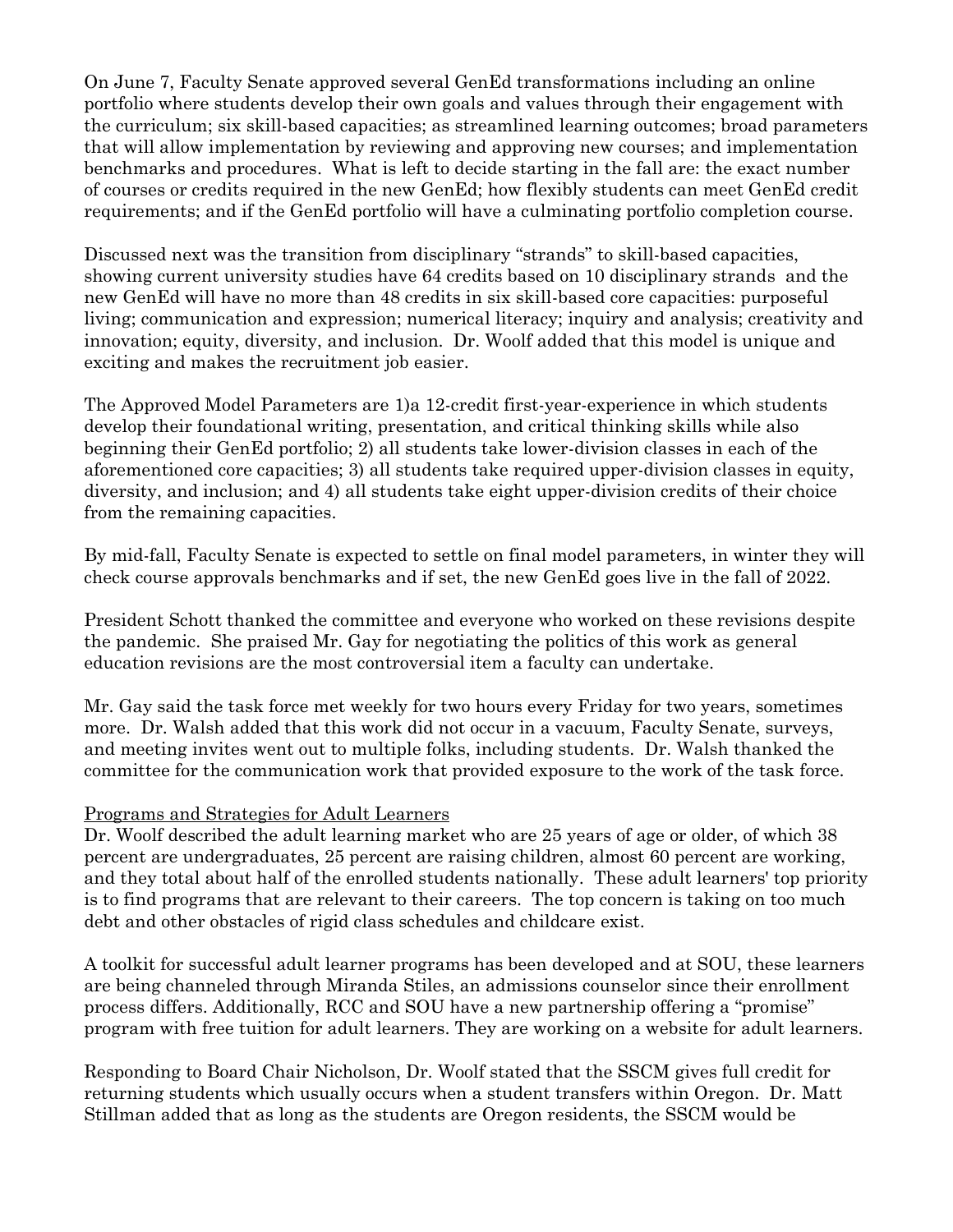received as credit within the model. The transfer student credit is roughly half of the credit an incoming freshman generates. Perkinson added that previously there was a penalty involved, but now there are two categories for transfers – one from Oregon public universities and one from community colleges, which are weighted differently.

Vice Chair Santos conveyed that Representative Morgan from Grants Pass has advertised that she is a late degree earner, as are members of her family—these later-in-life adult learners are taking advantage of the program. The vice chair has had conversations with legislators and the broader community about not just offering credentialing programs but delving into vocational programs that traditionally have been completed at the community colleges. This was a fascinating observation about what community members believe SOU should be doing.

Concluding the topic, Dr. Woolf stated that SOU is looking to be the professional development educator of choice institution in this region. Although the university would not receive SSCM funding from working with a corporate entity whose classes did not garner a degree, tuition dollars would still be gained.

Technological Recruitment Strategies: Demand Builder, Parent Portal, Alumni Success To assist with the recruitment process, Dr. Woolf said the latest major investment is Demand Builder, a tool that comes through a partnership with Ruffalo Noel Levitz (RNL), expanding the capacity to communicate with all prospective students. Demand Builder helps grow a collection of interested and engaged students for SOU, through targeted communication and marketing techniques. The purpose is to build a robust inquiry pool. RNL will use predictive analytics to purchase 100K names of prospects that will be sent outreach emails with a constant drip campaign, text-based options, emails, with a push to visit campus.

Responding to Trustee Rosenberg, Dr. Woolf elaborated on the ethicality of the name campaign process by saying that students have expressed they are willing to shared their information by selecting the box that says "please share" when taking the placement tests. Other sources such as the National Research Center for College and University Admissions (NRCCUA) function similarly.

Mr. Olsen shared that other formats that are generated and managed by Demand Builder such as personalized brochures, social media, digital marketing. These help develop a robust inquiry pool that will flow to SOU's system, where the administration takes over the communication process with the prospective students. Mr. Olson expanded on the process by sharing that 128 mapped communications can be sent utilizing emails, print, social media, phone calls, and texts that are personalized for each student with the right message at the right time.

The Parent & Family Portal was created to provide communication and engagement with this group in association with their student. Another option is the GoRecruit searchable alumni database. Dr. Woolf noted that Emsi, working from 20 years of SOU graduate data, triangulates this data against public records to public websites to consumer information gathering successes of our alumni that can be shared with prospective students. Mr. Olson added that this data offers the ability to create infographics that can be specifically tailored to attract new students by program. There will be four campaign launches created from the prospect names in total.